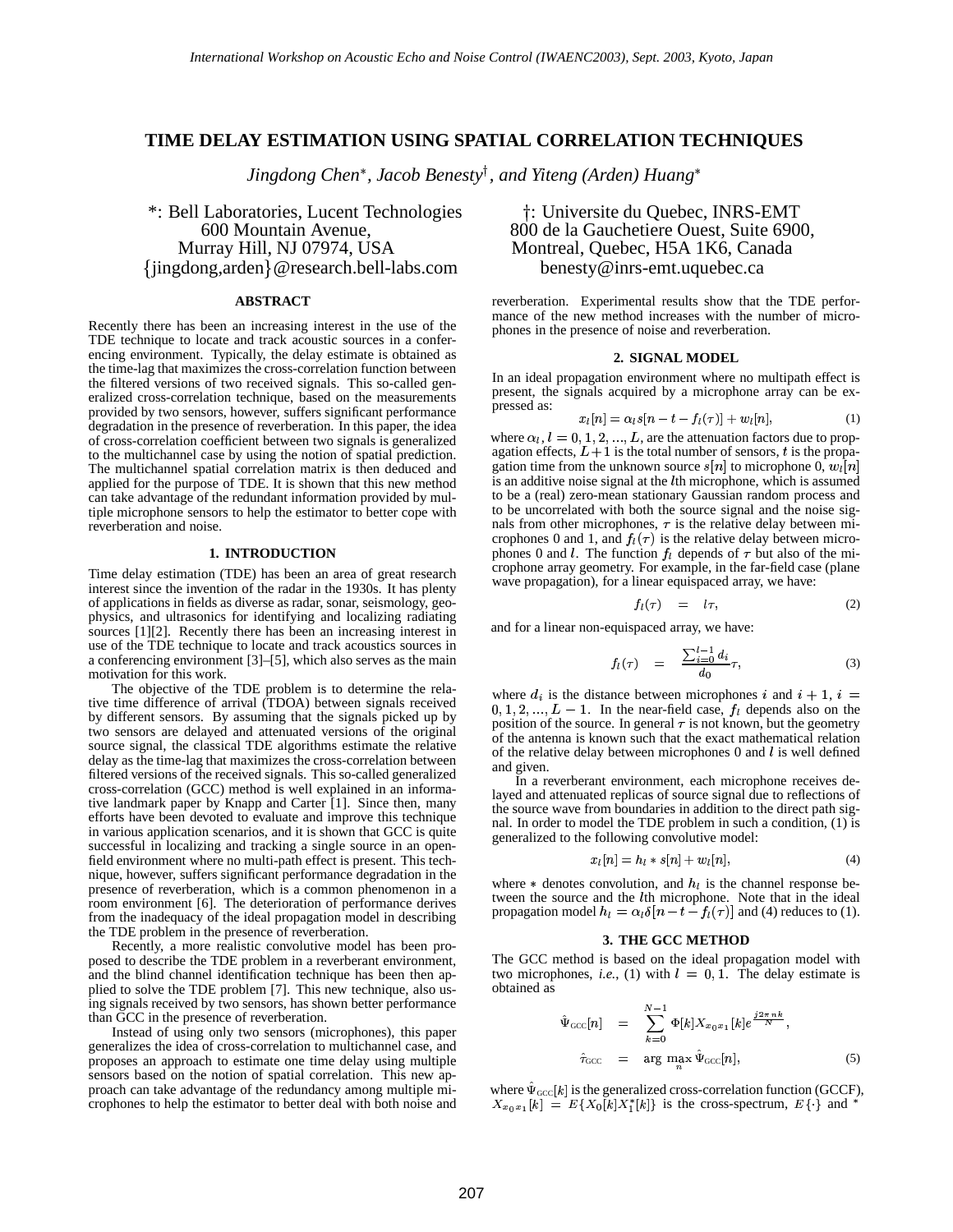stand respectively for the expectation and complex conjugate operator,  $X_l[k]$  is the discrete Fourier transform (DFT) of the signal ,  $\Phi[k]$  is a weighting function, and N denotes the number of observation samples during the observation interval. The choice of  $\Phi[k]$  is of greater of  $\Phi[k]$  $[k]$  is of great importance in practice. The classical crosscorrelation method is obtained by taking  $\Phi[k] = 1$ . In the noisefree condition, knowing that  $X_l[k] = S_l[k]H_l[k]$ , where  $S_l[k]$  is the DFT of the source signal and  $H_l[k]$  represents the channel transfer function, we immediately have

$$
X_{x_0x_1}[k] = H_0[k]E\{|S[k]|^2\}H_1^*[k].\tag{6}
$$

One can see that the cross-spectrum depends not only on the channel response but on the source signal as well. The presence of the source signal in the cross-spectrum could be problematic for TDE.

In the so-called phase transform (PHAT) algorithm [1], the weighting function is chosen as  $\Phi[k] = 1/|X_{ab}|$ <br>and calculation will show that this selection of  $[k] = 1/[X_{x_0x_1}[k]].$  A simple calculation will show that this selection of  $\Phi[k]$  makes the weighted cross-spectrum depend only on the channel response. Many reported results show that the PHAT approach is superior to the classical cross-correlation method.

#### **4. ADAPTIVE EIGENVALUE DECOMPOSITION ALGORITHM**

The adaptive eigenvalue decomposition algorithm (AEDA) is also a two-sensor technique, which is based on the convolutive model, *i.e.*, (4) with  $l = 0, 1$ . By following (4) and the fact that

$$
x_0[n] * h_l = x_1[n] * h_0,\t\t(7)
$$

in the noise-free case, the following relation holds at time  $n$  [7]:

$$
\mathbf{x}^{T}[n]\mathbf{u} = \mathbf{x}_{0}^{T}[n]\mathbf{h}_{1} - \mathbf{x}_{1}^{T}[n]\mathbf{h}_{0} = 0, \qquad (8)
$$

where  $\bar{T}$  indicates transpose, and

$$
\mathbf{x}_{l}[n] = [x_{l}[n], x_{l}[n-1],..., x_{l}[n-M+1]]^{T},
$$
\n
$$
\mathbf{h}_{l} = [h_{l,0}, h_{l,1},..., h_{l,M-1}]^{T},
$$
\n
$$
\mathbf{x}[n] = [ \mathbf{x}_{0}^{T}[n], \mathbf{x}_{1}^{T}[n] ]^{T},
$$
\n
$$
\mathbf{u} = [\mathbf{h}_{1}^{T}, -\mathbf{h}_{0}^{T}]^{T},
$$

and  $M$  is the length of the impulse responses. Left multiplying  $(8)$ by  $\mathbf{x}[n]$  and taking expectation yields

$$
\mathbf{R}[n]\mathbf{u} = 0,\t\t(9)
$$

where  $\mathbf{R}[n] = E\{\mathbf{x}[n]\mathbf{x}^T[n]\}$  is the covariance matrix of the microphone signals. This means that the vector **u** (consisting of two impulse responses) is the eigenvector of **R** corresponding to the eigenvalue 0. [7] presented several adaptive algorithms to search for the eigenvector **u** corresponding to the minimum eigenvalue of **R** providing that the acoustic channels are identifiable. A simple one is to iteratively update **u** through:

$$
e[n] = \mathbf{u}^T[n|\mathbf{x}[n],\tag{10}
$$

and

$$
\mathbf{u}[n+1] = \frac{\mathbf{u}[n] - \mu e[n] \mathbf{x}[n]}{||\mathbf{u}[n] - \mu e[n] \mathbf{x}[n]||},
$$
(11)

where  $\mu$ , the adaptation step, is a positive constant.

In practice, (11) may not produce accurate estimation of the vector **u** because of the nonstationarity of speech, the background noise, and the unknown length of the impulse responses. However, it yields a solution accurate enough for the purpose of TDE since such an application only needs to detect the direct paths of the two impulse responses.

#### **5. THE PROPOSED ALGORITHM**

As opposed to GCC and AEDA, the proposed algorithm is a multisensor technique which aims to estimate one delay using an array of microphones. Without loss of generality, we assume to estimate  $\tau$  (relative delay between microphone 0 and 1) in the ideal propagation model given in (1) with  $\overline{L} + 1$  microphones.

#### **5.1. Spatial Prediction Technique**

The notion of spatial prediction was presented in [8] but in the simple case that makes the spatial prediction equivalent to the classical linear prediction. In this section, we generalize this idea in a way that the geometry of the array is taken into account as well as the relative delay among the elements of this array.

Spatial prediction can be formulated as spatial forward prediction which is to align successive observation samples of microphone  $0$  with spatial samples from the  $L$  other microphone signals, spatial backward prediction which tries to align successive observation samples of the  $L$ th microphone with spatial samples from the  $L$  other microphone signals, and more generally, spatial interpolation which aligns successive observation samples of the Ith microphone with spatial samples from the  $L$  other microphone signals. For the limited space, here we only consider the spatial forward prediction. It is trivial to generalize the idea of spatial forward prediction to spatial backward prediction and spatial interpolation.

It is clear that  $x_0[n - f_L(\tau)]$  is in-phase with the signals  $x_l$  $f_L(\tau) + f_l(\tau)$ ,  $l = 1, 2, ..., L$ . From these observations, we define the following forward spatial prediction error signal:

$$
e_0[n - f_L(m)] = x_0[n - f_L(m)] - \mathbf{x}_{1:L}^T[n - f_L(m)]\mathbf{a}_m, \qquad (12)
$$

where  $m$  is any guessed relative delay,

$$
\mathbf{x}_{1:L}[n-f_L(m)] = [x_1[n-f_L(m)+f_1(m)] \cdots x_L[n]]^T,
$$
  
and

$$
\mathbf{a}_m = [\begin{array}{cccc} a_{m,1} & a_{m,2} & \cdots & a_{m,L} \end{array}]^T
$$

is the linear forward spatial predictor. The minimization of the criterion:

$$
J_{m,0} = E\{e_0^2[n - f_L(m)]\},\tag{13}
$$

the contract of the contract of the contract of the contract of the contract of the contract of the contract of

(14)

gives where

$$
\mathbf{R}_{m,1:L} = E\{\mathbf{x}_{1:L}[n - f_L(m)|\mathbf{x}_{1:L}^T[n - f_L(m)]\},\tag{15}
$$

 ${\bf R}_{m,1:L}$ **a**<sub>m</sub> =  ${\bf r}_{m,1:L}$ 

is the spatial correlation (SC) matrix, and

$$
\mathbf{r}_{m,1:L} = E\{\mathbf{x}_{1:L}[n - f_L(m)]x_0[n - f_L(m)]\},\tag{16}
$$

is the spatial correlation vector.

Note that the spatial correlation matrix given in (15) is not Toeplitz in general, except for some particular cases.

For  $m = \tau$  and for the noise-free case where  $w_l[n] = 0, l =$  $1, 2, \ldots, L$ , it can easily be checked that with the ideal propagation model given in (1), the rank of matrix  $\mathbf{R}_{\tau,1:L}$  is equal to 1. This means that the sample  $x_0[n - \tau]$  can be perfectly predicted from any one of the other microphone samples. However, the noise is never zero in practice and is in general isotropic. The energy of the different noise components at the microphones will be added at the main diagonal of the correlation matrix  $\mathbf{R}_{\tau,1:L}$ . This regularized matrix will then become positive definite (which we suppose in the rest of this paper). A unique solution to (14) is then guaranteed whatever the number of microphones would be. This solution is optimal from a Wiener theory point of view.

### **5.2. Application to Time Delay Estimation**

Let  $J_{m,0;\min}$  denote the minimum mean-squared error, for the value  $m$ , defined by

$$
J_{m,0;\min} = E\{e_{0;\min}^2[n - f_L(m)]\}.
$$
 (17)

If we replace  $\mathbf{a}_m$  by  $\mathbf{R}_{m,1:L}^{-1} \mathbf{r}_{m,1:L}$  in (12), we get:

$$
e_{0;\min}[n - f_L(m)] = x_0[n - f_L(m)] -
$$
  

$$
\mathbf{x}_{1:L}^T[n - f_L(m)]\mathbf{R}_{m,1:L}^{-1}\mathbf{r}_{m,1:L}.
$$
 (18)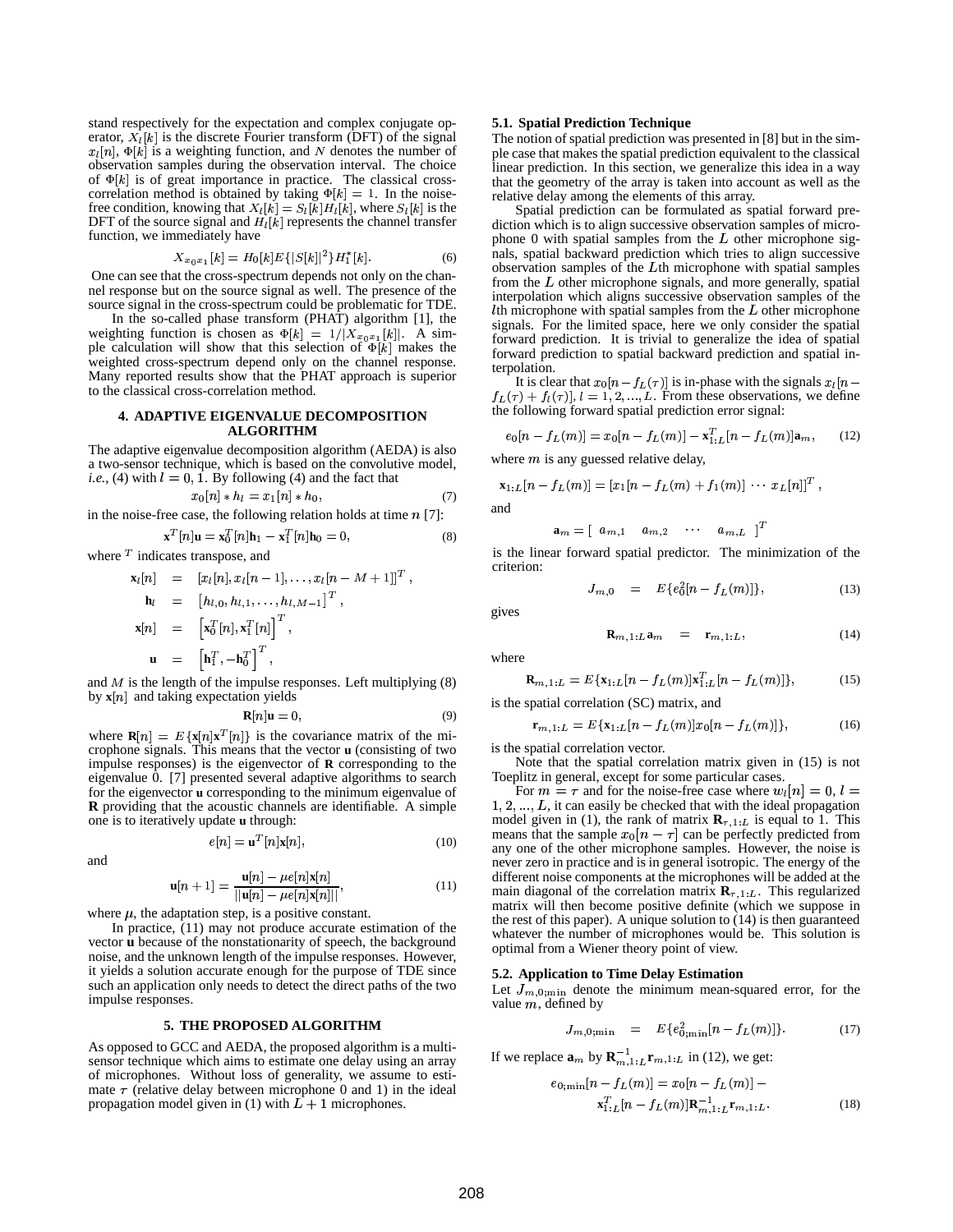We deduce that:

$$
J_{m,0;\min} = E\{x_0^2[n - f_L(m)]\} - \mathbf{r}_{m,1:L}^T \mathbf{R}_{m,1:L}^{-1} \mathbf{r}_{m,1:L}.
$$
 (19)

The value of m that gives the minimum  $J_{m,0;\text{min}}$ , for different  $m$ , corresponds to the time delay between microphone 0 and 1. Mathematically, the solution to our problem is then given by<br>  $\hat{\tau} = \arg \min J_{m,0,\min}$ .

$$
\hat{\tau} = \arg\min_{m} J_{m,0;\min}, \tag{20}
$$

where  $\hat{\tau}$  is an estimate of  $\tau$ .

*Particular case*: Two microphones  $(L = 1)$ . In this case, we have  $\overline{C}$ 

/

$$
\hat{\tau} = \arg\min_{m} \{ 1 - \rho_{m,01}^2 \}
$$

$$
= \arg\max_{m} (\rho_{m,01}^2), \qquad (21)
$$

where  $\rho_{m,01}$  ( $\rho_{m,01}^2 \leq 1$ ) /  $h_{01} \leq 1$ ) is the cross-correlation coefficient between  $x_0[n-m]$  and  $x_1[m]$ . When the cross-correlation coefficient is close to 1, this means that the two signals that we compare are highly correlated which happens when the signals are in-phase, i.e.  $m \approx \tau$  and this implies that  $J_{\tau,0;\min} \approx 0$ . This approach is similar to the GCC method [1]. Note that in the general case with any number of microphones, the proposed approach can be seen as a cross-correlation method, but we take advantage of the knowledge of the microphone array to estimate only one time delay (instead of estimating multiple time delays independently) in an optimal way in a least mean square sense.

# **5.3. Other Information from the Spatial Correlation Matrix** Consider the  $L + 1$  microphone signals  $x_i$ ,  $l = 0, 1, ..., L$ , the

corresponding spatial correlation matrix is:

$$
\mathbf{R}_{m,0:L} = \mathbf{R}_m
$$
  
=  $E{\mathbf{x}_{0:L}[n - f_L(m)]\mathbf{x}_{0:L}^T[n - f_L(m)]}$ . (22)

J 3que de la construcción de la construcción de la construcción de la construcción de la construcción de la c

It can be shown that  $\mathbf{R}_m$  can be factored as:

 $\overline{\phantom{a}}$  . The contract of the contract of the contract of the contract of the contract of the contract of the contract of the contract of the contract of the contract of the contract of the contract of the contract of

**R**/

$$
= \mathbf{DR}_m \mathbf{D}, \tag{23}
$$

\_\_

where

\_\_

$$
\mathbf{D} = \begin{bmatrix} \sqrt{E\{x_0^2[n]\}} & 0 & \cdots & 0 \\ 0 & \sqrt{E\{x_1^2[n]\}} & \cdots & 0 \\ \vdots & \ddots & \ddots & \vdots \\ 0 & \cdots & 0 & \sqrt{E\{x_L^2[n]\}} \end{bmatrix}
$$
 (24)

is a diagonal matrix,

$$
\widetilde{\mathbf{R}}_{m} = \left[ \begin{array}{cccc} 1 & \rho_{m,01} & \cdots & \rho_{m,0L} \\ \rho_{m,01} & 1 & \cdots & \rho_{m,1L} \\ \vdots & \ddots & \ddots & \vdots \\ \rho_{m,0L} & \cdots & \rho_{m,L-1L} & 1 \end{array} \right] \tag{25}
$$

is a symmetric matrix, and

$$
\rho_{m,kl} = \frac{E\{x_k[n - f_l(m)]x_l[n - f_k(m)]\}}{\sqrt{E\{x_k^2[n]\}E\{x_l^2[n]\}}},
$$
\n
$$
k, l = 0, 1, ..., L,
$$
\n(26)

is the cross-correlation coefficient between  $x_k[n - f_l(m)]$  and  $x_l[n-f_k(m)]$ .

It can be shown that the determinant of the matrix  $\widetilde{\mathbf{R}}_m$  satisfies:

$$
0 < \det\left(\widetilde{\mathbf{R}}_m\right) \le 1,\tag{27}
$$

where "det" stands for *determinant*, and

$$
\det\left(\widetilde{\mathbf{R}}_{m}\right) \leq \frac{J_{m,0;\min}}{E\{x_0^2[n]\}} \leq 1.
$$
\n(28)

These two inequalities gives the boundaries of det  $(\widetilde{\mathbf{R}}_m)$ , which is useful for TDE.

As we can see, the determinant of the spatial correlation matrix is related to the minimum mean-squared error and to the correlation of the signals. Let's take the two-channel case. It is obvious that the cross-correlation coefficient between the two signals  $x_0$ and  $x_1$  is linked to the determinant of the corresponding spatial correlation matrix:

$$
\rho_{m,01}^2 = 1 - \det\left(\widetilde{\mathbf{R}}_{m,0:1}\right). \tag{29}
$$

By analogy to the cross-correlation coefficient definition between two signals, we define the multichannel correlation coefficient among the signals  $x_l, l = 0, 1, ..., L$ , as:

$$
\rho_{m,0:L}^2 = 1 - \det\left(\widetilde{\mathbf{R}}_{m,0:L}\right). \tag{30}
$$

From (28), we give a new bound for  $\rho_{m,0:L}^2$ :

 $\hat{\tau}$ 

$$
1 - \frac{J_{m,0;\min}}{E\{x_0^2[n]\}} \le \rho_{m,0:L}^2 \le 1.
$$
 (31)

Basically, the coefficient  $\rho_{m,0:L}$  will measure the amount of correlation among all the channels. This coefficient has some interesting properties. For example, if one of the signals, say  $x_0$ , is completely decorrelated from the others because the microphone is defective, or it picks up only noise, or the signal is saturated, this signal will not affect  $\rho_{m,0:L}$  since  $\rho_{m,0l} = 0$ ,  $\forall l$ . In this case:

$$
\rho_{m,0:L}^2 = \rho_{m,1:L}^2. \tag{32}
$$

In other words, the measure "drops" the signals who have no correlation with the others. This makes sense from a correlation point of view, since we want to measure the degree of correlation only from the channels who have something in common. In the extreme cases where all the signals are uncorrelated, we have  $\rho_{m,0:L}^2 = 0$ ,  $\cdots = 0$ and where any two signals (or more) are perfectly correlated, we have  $\rho_{m,0:L}^2 = 1$ .  $\cdots$  $_{0:L} = 1.$ 

Obviously, the multichannel coefficient  $\rho_{m,0:L}^2$  can b /  $_{0:L}$  can be used for time delay estimation in the following way:

$$
= \arg \max_{m} \left( \rho_{m,0:L}^2 \right)
$$
  

$$
= \arg \min_{m} \left[ \det \left( \widetilde{\mathbf{R}}_{m,0:L} \right) \right]. \tag{33}
$$

This method can be seen as a multichannel correlation approach for the estimation of time delay and it is clear that (33) is equivalent to (20).

#### **6. PERFORMANCE EVALUATION 6.1. Experiment Setup**

Experiments were carried out in the Varechoic Chamber which is a unique facility at Bell Laboratories. The chamber is a  $6.7 \times$  $6.1 \times 2.9$  m room whose surfaces are covered by a total of 369 active panels which can be controlled digitally. Each panel consists of two perforated sheets. When the holes in the sheets are aligned, absorbing material behind the sheets will be exposed to the sound field, whereas a highly reflective surface can be formed if the holes are shifted to misalignment. Combination of open and closed panels can produce  $2^{369}$  different acoustic environments where the 60-dB reverberation time  $T_{60}$  can change from 0.2 to <sup>&</sup>lt; almost 1 second. See [9] for more details.

A linear microphone array which consists of 22 omnidirectional Panasonic WM-61A microphones was mounted at the distance of 0.5 m from the north wall of the chamber and approximately at the center of the wall. The 22 microphones are uniformly distributed along an aluminum rod whose diameter is 1 cm. The spacing between adjacent microphones is 10 cm. The source signal is played by a Cabasse Baltic Murale loudspeaker in 46 different positions. An illustration of this setup is shown in Fig. 1.